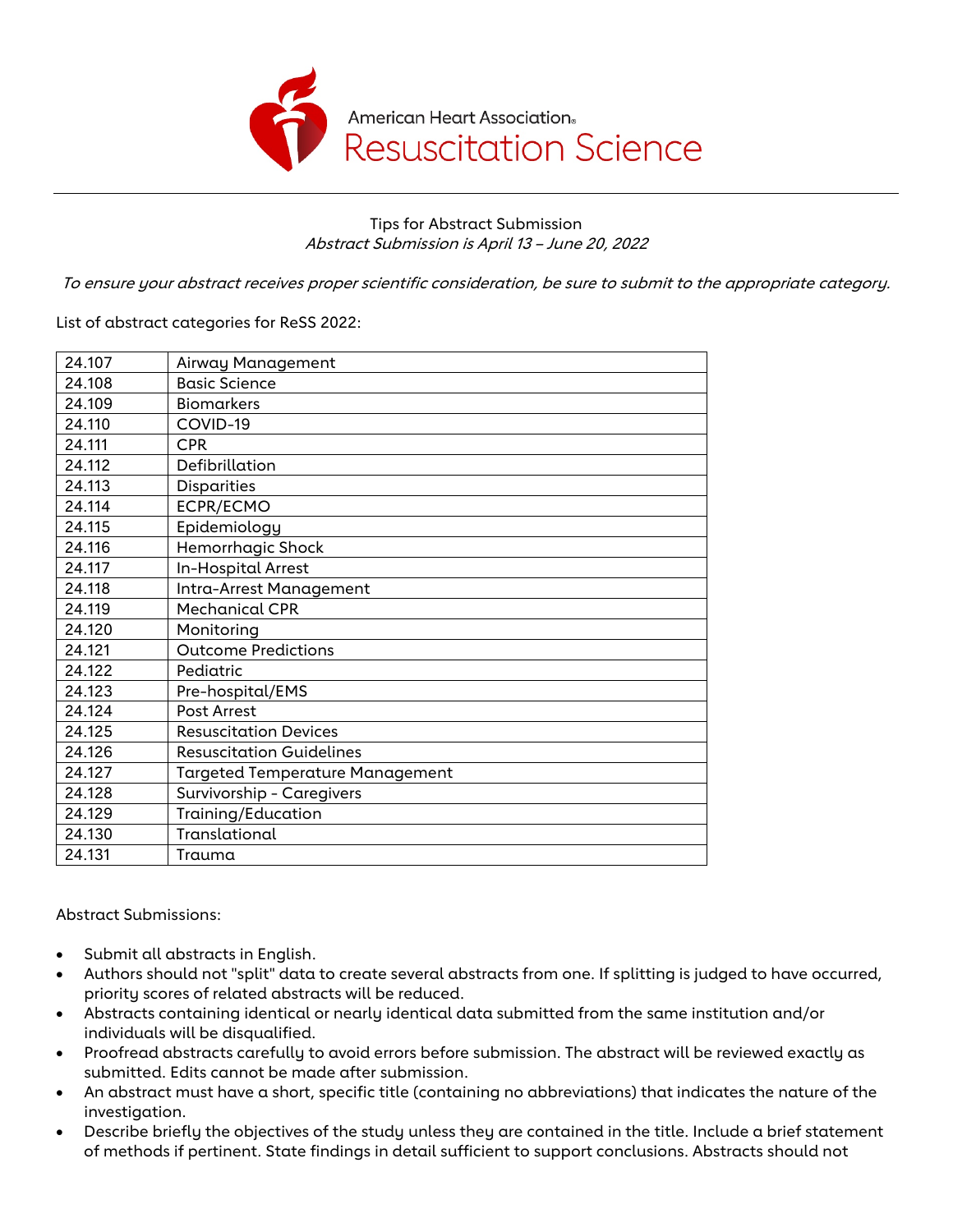describe research in which the chemical identity or source of the reagent is proprietary or cannot be revealed.

- Use generic drug names.
- Do not begin sentences with numerals.
- Standard abbreviations may be used without definition. Nonstandard abbreviations (kept to a minimum) must be placed in parentheses after the first use of the word or phrase abbreviated.
- Do not include references, credits or grant support.
- Do not include the names or personal information of any patient participating in the study or trial.
- The body of the abstract must not exceed 1,950 characters (not including spaces). The addition of a graphic deducts 250 characters. Graphic files should only include one image per file.
- If the graphic is to accompany the abstract, it must be submitted as a digital image with the following specifications:
	- 1. Format the image (meaning a figure or a table) to a pre-sized .gif, .jpg or .tif image file only.
	- 2. The acceptable dpi range is 72 to 300.
	- 3. If the image is black, save it as black/grayscale. If the image is in color, save it as RGB.
	- 4. Crop out white space around the figure and crop it tight (but do not cut off any text or lines).
	- 5. The maximum width of the image is 440 pixels (no limit on length). If the image is smaller, do not increase its size. Note: images wider than 440 pixels may not be usable on the journal Web site.

## Abstract Acceptance

- Guidelines for abstract presentation will be provided to the presenting author of accepted abstracts in mid-August via email.
- Abstracts are reviewed in blinded fashion and selected on the basis of scientific merit. The symposium Program Committee will determine whether the abstract is to be presented orally or by poster.
- Request poster only or any format on the Presentation Preference tab of the Submitter Site. The selection of one of these options will neither prejudice acceptance nor guarantee an oral or presentation because abstracts will be arranged to fit into a thematic group for presentation. Although every effort will be made to accommodate your presentation request, there is not guarantee that you will present in the mode of your preference unless you specify "poster only".
- Expenses associated with the submission and presentation of an abstract are the responsibility of the presenter.
- Presenting/submitting authors must register and pay associated fees for attendance at the symposium.
- All oral presentations must be in electronic slide form (16:9 ratio) and submitted to the American Heart Association 4 hours in advance of session start time through the speaker resource room onsite. Hours and information for the speaker resource room will be provided to you at a later date.
- No person may record any portion of the AHA Scientific Sessions, Scientific Conferences, and ASA International Stroke Conference, whether by video, still, or digital photography; audio; or any other recording or reproduction mechanism. This includes recording of presentations and supporting A/V materials and of poster presentations and supporting poster materials.

Additionally, science information shared by investigators at the time of a meeting is confidential and often unpublished data. Taking photos of or recording the content of meeting room slides is also prohibited and is considered intellectual piracy and unethical. Attendees who ignore this policy will be asked to leave the educational session and are at risk of losing their badge credentials.

- The American Heart Association and American Stroke Association reserve the rights to all recordings or reproductions of presentations at AHA/ASA scientific conferences and meetings.
- The AHA reserves the right to all video or audio recordings of presentations at Resuscitation Science Symposium 2022.